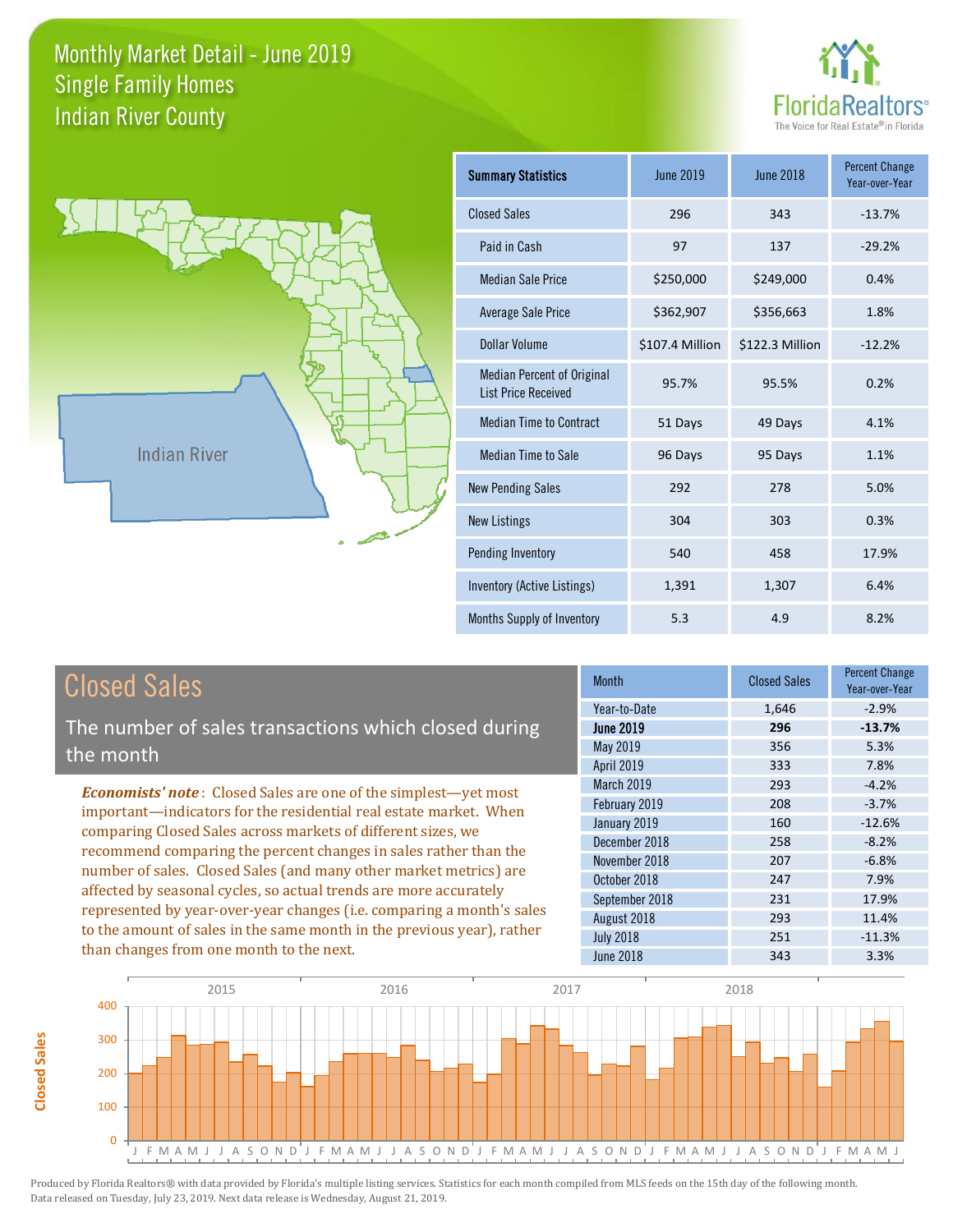this statistic should be interpreted with care.



109 23.9%

| Cash Sales                                                                     | <b>Month</b>      | <b>Cash Sales</b> | <b>Percent Change</b><br>Year-over-Year |
|--------------------------------------------------------------------------------|-------------------|-------------------|-----------------------------------------|
|                                                                                | Year-to-Date      | 643               | $-3.0%$                                 |
| The number of Closed Sales during the month in which                           | <b>June 2019</b>  | 97                | $-29.2%$                                |
| buyers exclusively paid in cash                                                | May 2019          | 136               | 9.7%                                    |
|                                                                                | <b>April 2019</b> | 138               | 5.3%                                    |
|                                                                                | <b>March 2019</b> | 116               | 10.5%                                   |
|                                                                                | February 2019     | 90                | $-3.2%$                                 |
| <b>Economists' note:</b> Cash Sales can be a useful indicator of the extent to | January 2019      | 66                | $-9.6%$                                 |
| which investors are participating in the market. Why? Investors are            | December 2018     | 95                | $-13.6%$                                |
| far more likely to have the funds to purchase a home available up front,       | November 2018     | 83                | $-6.7%$                                 |
| whereas the typical homebuyer requires a mortgage or some other                | October 2018      | 93                | 0.0%                                    |
| form of financing. There are, of course, many possible exceptions, so          | September 2018    | 63                | $-4.5%$                                 |

J F M A M J J A S O N D J F M A M J J A S O N D J F M A M J J A S O N D J F M A M J J A S O N D J F M A M J 0 50 100 150 200 2015 2016 2017 2018

# Cash Sales as a Percentage of Closed Sales

The percentage of Closed Sales during the month which were Cash Sales

*Economists' note* : This statistic is simply another way of viewing Cash Sales. The remaining percentages of Closed Sales (i.e. those not paid fully in cash) each month involved some sort of financing, such as mortgages, owner/seller financing, assumed loans, etc.

| <b>Month</b>      | <b>Percent of Closed</b><br>Sales Paid in Cash | <b>Percent Change</b><br>Year-over-Year |
|-------------------|------------------------------------------------|-----------------------------------------|
| Year-to-Date      | 39.1%                                          | 0.0%                                    |
| <b>June 2019</b>  | 32.8%                                          | $-17.8%$                                |
| May 2019          | 38.2%                                          | 4.1%                                    |
| <b>April 2019</b> | 41.4%                                          | $-2.4%$                                 |
| March 2019        | 39.6%                                          | 15.5%                                   |
| February 2019     | 43.3%                                          | 0.5%                                    |
| January 2019      | 41.3%                                          | 3.5%                                    |
| December 2018     | 36.8%                                          | $-5.9%$                                 |
| November 2018     | 40.1%                                          | 0.0%                                    |
| October 2018      | 37.7%                                          | $-7.1%$                                 |
| September 2018    | 27.3%                                          | $-19.0%$                                |
| August 2018       | 37.2%                                          | 11.0%                                   |
| <b>July 2018</b>  | 38.6%                                          | 5.2%                                    |
| June 2018         | 39.9%                                          | 2.6%                                    |

June 2018 **137** 6.2%

July 2018 **97** -6.7%

August 2018

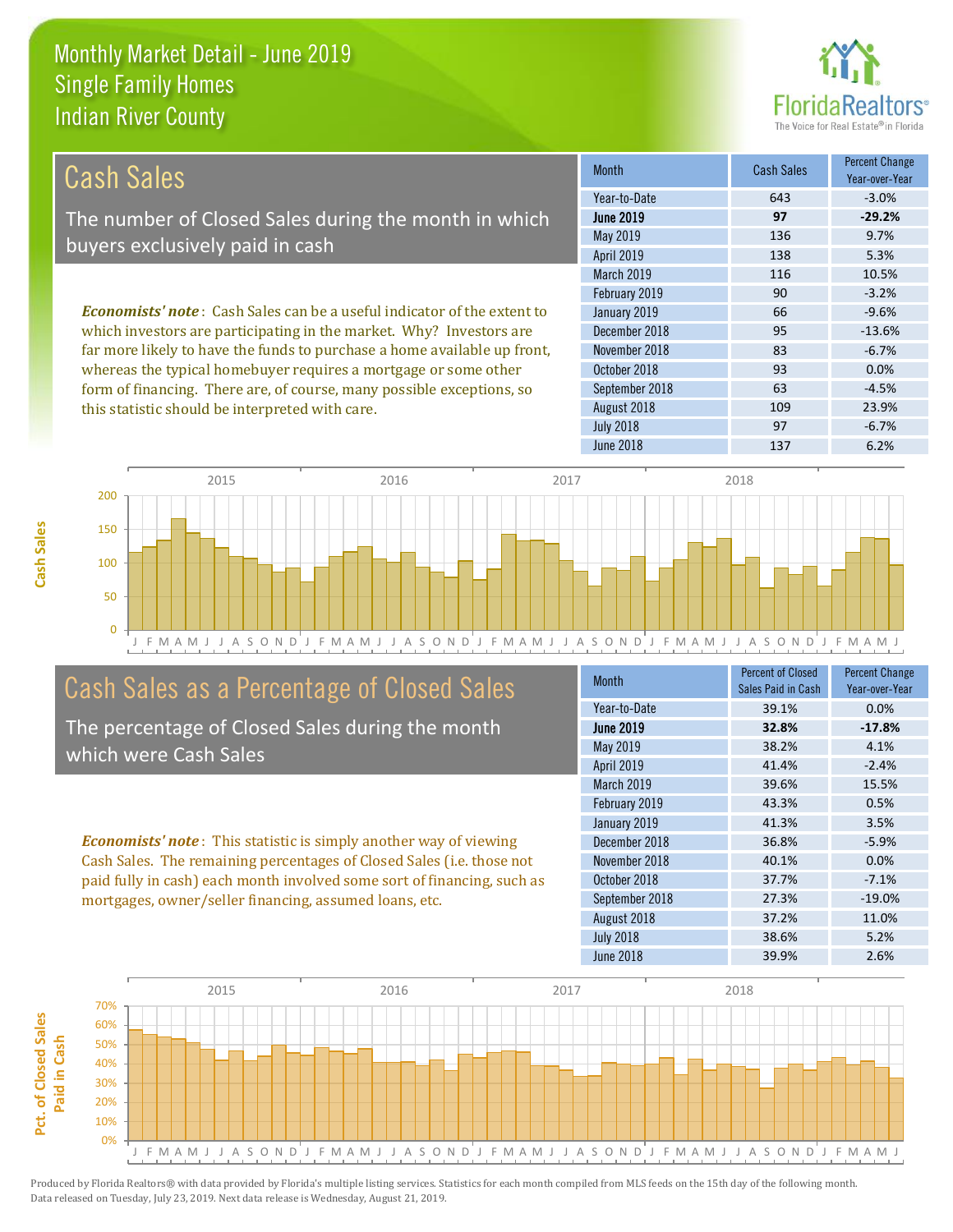

#### Month Median Sale Price Percent Change Year-over-Year June 2019 **\$250,000 0.4%** Year-to-Date \$249,000 4.2% November 2018 **\$240,000** \$240,000 May 2019 **\$261,500** \$261,500 9.1% April 2019 **\$255,000** \$255,000 January 2019 **5232,000 1.3%** December 2018 **\$242,505** 1.0% March 2019 **\$248,500** \$248,500 10.4% February 2019 **\$245,000** \$245,000 1.1% October 2018 **\$235,150** 6.3% September 2018 **\$240,000** 4.4% August 2018 **\$245,000** 3.8% July 2018 **\$230,204** -0.5% June 2018 **\$249,000** 6.0% *Economists' note* : Median Sale Price is our preferred summary statistic for price activity because, unlike Average Sale Price, Median Sale Price is not sensitive to high sale prices for small numbers of homes that may not be characteristic of the market area. Keep in mind that median price trends over time are not always solely caused by changes in the general value of local real estate. Median sale price only reflects the values of the homes that *sold* each month, and the mix of the types of homes that sell can change over time. Median Sale Price The median sale price reported for the month (i.e. 50% of sales were above and 50% of sales were below)



# Average Sale Price

The average sale price reported for the month (i.e. total sales in dollars divided by the number of sales)

*Economists' note* : Usually, we prefer Median Sale Price over Average Sale Price as a summary statistic for home prices. However, Average Sale Price does have its uses—particularly when it is analyzed alongside the Median Sale Price. For one, the relative difference between the two statistics can provide some insight into the market for higher-end homes in an area.

| <b>Month</b>     | <b>Average Sale Price</b> | <b>Percent Change</b><br>Year-over-Year |
|------------------|---------------------------|-----------------------------------------|
| Year-to-Date     | \$371,035                 | 7.6%                                    |
| <b>June 2019</b> | \$362,907                 | 1.8%                                    |
| <b>May 2019</b>  | \$387,599                 | 16.1%                                   |
| April 2019       | \$379,025                 | 3.0%                                    |
| March 2019       | \$361,923                 | 14.1%                                   |
| February 2019    | \$348,172                 | $-6.3%$                                 |
| January 2019     | \$378,999                 | 19.1%                                   |
| December 2018    | \$376,117                 | 15.8%                                   |
| November 2018    | \$324,563                 | 18.5%                                   |
| October 2018     | \$310,545                 | $-4.9%$                                 |
| September 2018   | \$304,633                 | $-6.7%$                                 |
| August 2018      | \$318,992                 | $-13.7%$                                |
| <b>July 2018</b> | \$335,530                 | $-15.1%$                                |
| <b>June 2018</b> | \$356,663                 | 12.9%                                   |



Produced by Florida Realtors® with data provided by Florida's multiple listing services. Statistics for each month compiled from MLS feeds on the 15th day of the following month. Data released on Tuesday, July 23, 2019. Next data release is Wednesday, August 21, 2019.

**Average Sale Price**

**Average Sale Price**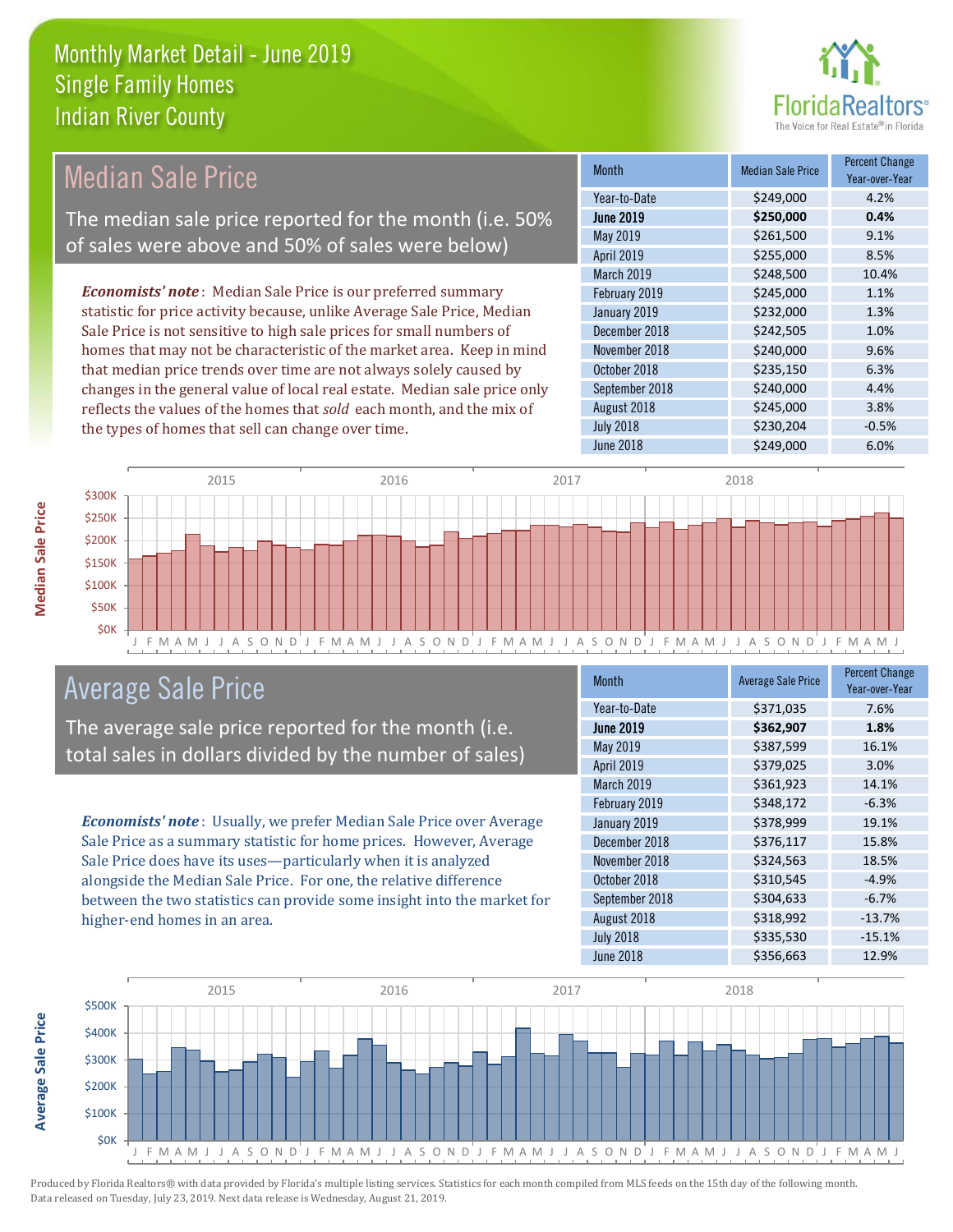

## **Ollar Volume**

The sum of the sale prices for all sales which closed during the month

*Economists' note* : Dollar Volume is simply the sum of all sale prices in a given time period, and can quickly be calculated by multiplying Closed Sales by Average Sale Price. It is a strong indicator of the health of the real estate industry in a market, and is of particular interest to real estate professionals, investors, analysts, and government agencies. Potential home sellers and home buyers, on the other hand, will likely be better served by paying attention to trends in the two components of Dollar Volume (i.e. sales and prices) individually.

| <b>Month</b>      | Dollar Volume   | <b>Percent Change</b><br>Year-over-Year |
|-------------------|-----------------|-----------------------------------------|
| Year-to-Date      | \$610.7 Million | 4.5%                                    |
| <b>June 2019</b>  | \$107.4 Million | $-12.2%$                                |
| May 2019          | \$138.0 Million | 22.3%                                   |
| April 2019        | \$126.2 Million | 11.0%                                   |
| <b>March 2019</b> | \$106.0 Million | 9.3%                                    |
| February 2019     | \$72.4 Million  | $-9.8%$                                 |
| January 2019      | \$60.6 Million  | 4.2%                                    |
| December 2018     | \$97.0 Million  | 6.3%                                    |
| November 2018     | \$67.2 Million  | 10.5%                                   |
| October 2018      | \$76.7 Million  | 2.6%                                    |
| September 2018    | \$70.4 Million  | 10.0%                                   |
| August 2018       | \$93.5 Million  | $-3.9%$                                 |
| <b>July 2018</b>  | \$84.2 Million  | $-24.7%$                                |
| June 2018         | \$122.3 Million | 16.6%                                   |



# Median Percent of Original List Price Received

The median of the sale price (as a percentage of the original list price) across all properties selling during the month

*Economists' note* : The Median Percent of Original List Price Received is useful as an indicator of market recovery, since it typically rises as buyers realize that the market may be moving away from them and they need to match the selling price (or better it) in order to get a contract on the house. This is usually the last measure to indicate a market has shifted from down to up, so it is what we would call a *lagging* indicator.

| <b>Month</b>      | Med. Pct. of Orig.<br><b>List Price Received</b> | <b>Percent Change</b><br>Year-over-Year |
|-------------------|--------------------------------------------------|-----------------------------------------|
| Year-to-Date      | 94.9%                                            | $-0.8%$                                 |
| <b>June 2019</b>  | 95.7%                                            | 0.2%                                    |
| May 2019          | 95.0%                                            | $-0.8%$                                 |
| <b>April 2019</b> | 94.3%                                            | $-1.3%$                                 |
| <b>March 2019</b> | 94.4%                                            | $-1.4%$                                 |
| February 2019     | 95.9%                                            | 0.1%                                    |
| January 2019      | 93.2%                                            | $-2.7%$                                 |
| December 2018     | 95.0%                                            | $-1.0%$                                 |
| November 2018     | 95.4%                                            | 0.2%                                    |
| October 2018      | 95.7%                                            | 0.5%                                    |
| September 2018    | 94.7%                                            | $-0.8%$                                 |
| August 2018       | 95.0%                                            | $-1.1%$                                 |
| <b>July 2018</b>  | 94.9%                                            | $-1.5%$                                 |
| <b>June 2018</b>  | 95.5%                                            | 0.1%                                    |

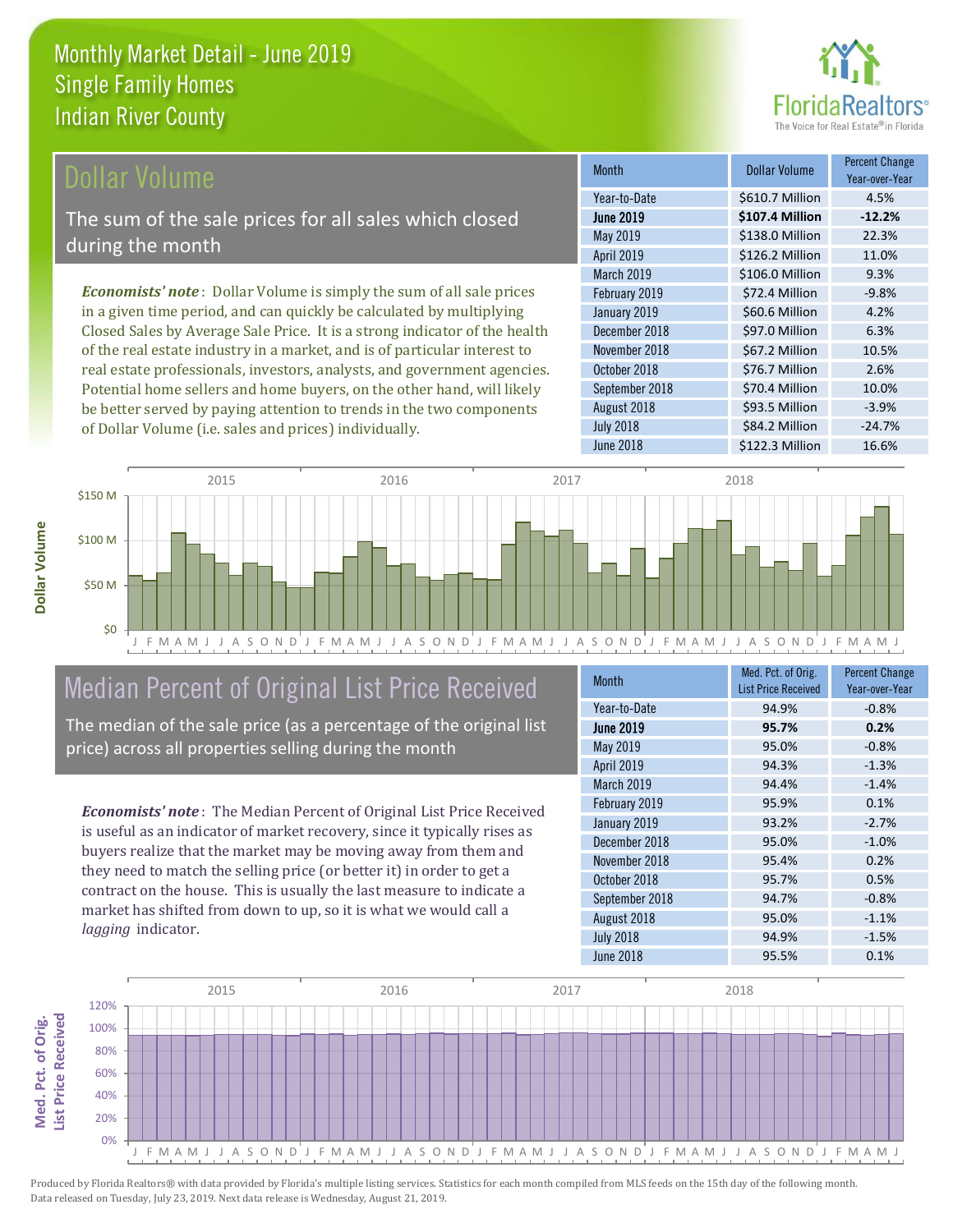

# **Median Time to Contract**

The median number of days between the listing date and contract date for all Closed Sales during the month

*Economists' note* : Like Time to Sale, Time to Contract is a measure of the length of the home selling process calculated for sales which closed during the month. The difference is that Time to Contract measures the number of days between the initial listing of a property and the signing of the contract which eventually led to the closing of the sale. When the gap between Median Time to Contract and Median Time to Sale grows, it is usually a sign of longer closing times and/or declining numbers of cash sales.

| <b>Month</b>     | Median Time to<br>Contract | <b>Percent Change</b><br>Year-over-Year |
|------------------|----------------------------|-----------------------------------------|
| Year-to-Date     | 59 Days                    | 28.3%                                   |
| <b>June 2019</b> | 51 Days                    | 4.1%                                    |
| May 2019         | 52 Days                    | 23.8%                                   |
| April 2019       | 59 Days                    | 20.4%                                   |
| March 2019       | 60 Days                    | 33.3%                                   |
| February 2019    | 59 Days                    | 28.3%                                   |
| January 2019     | 80 Days                    | 77.8%                                   |
| December 2018    | 47 Days                    | 4.4%                                    |
| November 2018    | 57 Days                    | 42.5%                                   |
| October 2018     | 55 Days                    | 0.0%                                    |
| September 2018   | 52 Days                    | $-5.5%$                                 |
| August 2018      | 70 Days                    | 48.9%                                   |
| <b>July 2018</b> | 50 Days                    | 6.4%                                    |
| <b>June 2018</b> | 49 Days                    | $-2.0%$                                 |



# Median Time to Sale

**Median Time to Contract**

**Median Time to** 

**Median Time to** 

The median number of days between the listing date and closing date for all Closed Sales during the month

*Economists' note* : Time to Sale is a measure of the length of the home selling process, calculated as the number of days between the initial listing of a property and the closing of the sale. *Median* Time to Sale is the amount of time the "middle" property selling this month was on the market. That is, 50% of homes selling this month took *less* time to sell, and 50% of homes took *more* time to sell. Median Time to Sale gives a more accurate picture than Average Time to Sale, which can be skewed upward by small numbers of properties taking an abnormally long time to sell.

| <b>Month</b>     | <b>Median Time to Sale</b> | <b>Percent Change</b><br>Year-over-Year |
|------------------|----------------------------|-----------------------------------------|
| Year-to-Date     | 99 Days                    | 10.0%                                   |
| <b>June 2019</b> | 96 Days                    | 1.1%                                    |
| May 2019         | 95 Days                    | 13.1%                                   |
| April 2019       | 99 Days                    | 5.3%                                    |
| March 2019       | 99 Days                    | 17.9%                                   |
| February 2019    | 98 Days                    | 7.7%                                    |
| January 2019     | 130 Days                   | 46.1%                                   |
| December 2018    | 93 Days                    | $-4.1%$                                 |
| November 2018    | 92 Days                    | 3.4%                                    |
| October 2018     | 90 Days                    | $-15.1%$                                |
| September 2018   | 97 Days                    | $-9.3%$                                 |
| August 2018      | 117 Days                   | 39.3%                                   |
| <b>July 2018</b> | 92 Days                    | 1.1%                                    |
| <b>June 2018</b> | 95 Days                    | 4.4%                                    |

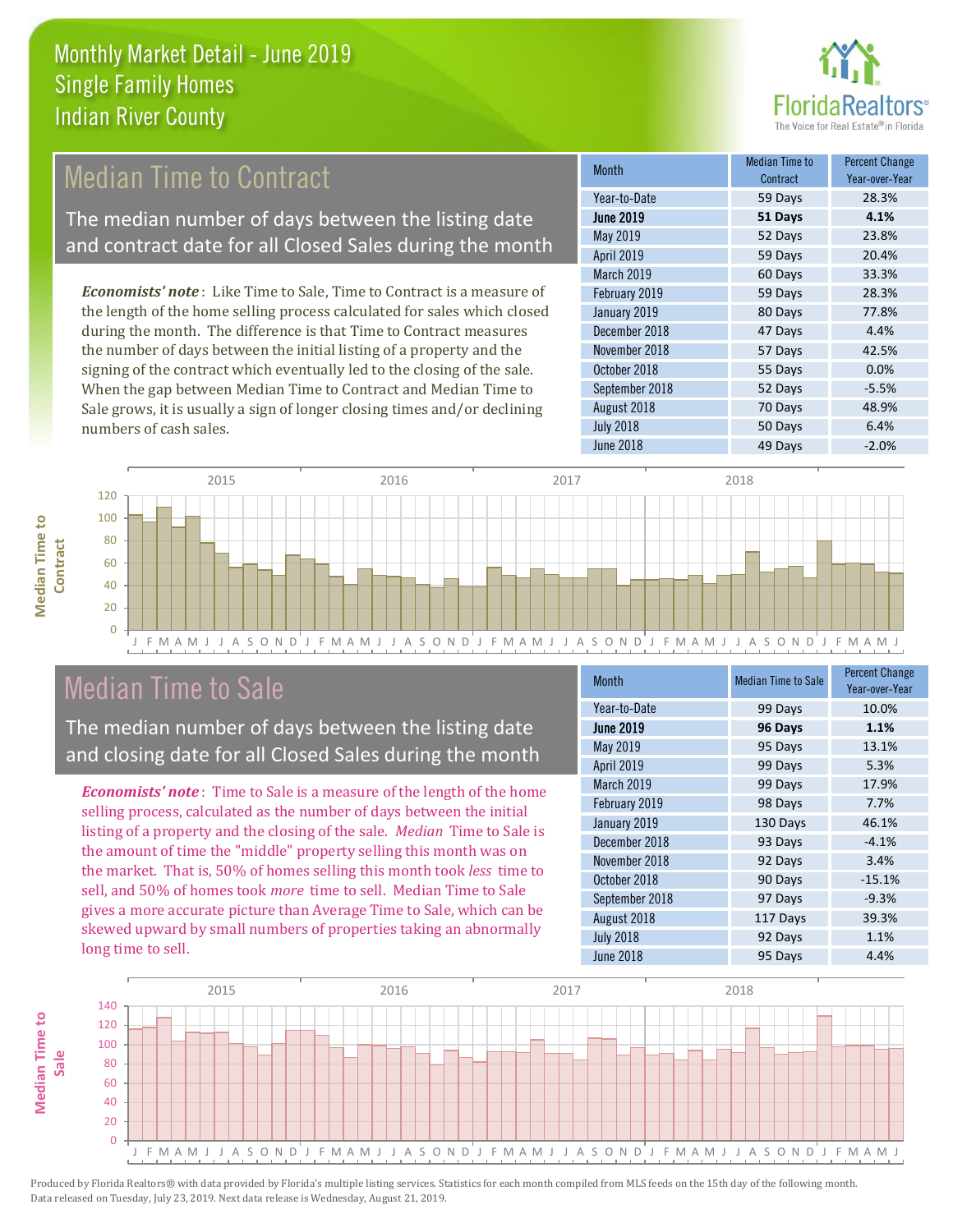distressed properties for sale.



| <b>New Pending Sales</b>                                                       | <b>Month</b>      | <b>New Pending Sales</b> | <b>Percent Change</b><br>Year-over-Year |
|--------------------------------------------------------------------------------|-------------------|--------------------------|-----------------------------------------|
|                                                                                | Year-to-Date      | 2,001                    | $-0.1%$                                 |
| The number of listed properties that went under                                | <b>June 2019</b>  | 292                      | 5.0%                                    |
| contract during the month                                                      | May 2019          | 390                      | 9.2%                                    |
|                                                                                | <b>April 2019</b> | 367                      | $-5.9%$                                 |
|                                                                                | <b>March 2019</b> | 359                      | 1.1%                                    |
| <b>Economists' note</b> : Because of the typical length of time it takes for a | February 2019     | 300                      | $-4.2%$                                 |
| sale to close, economists consider Pending Sales to be a decent                | January 2019      | 293                      | $-5.8%$                                 |
| indicator of potential future Closed Sales. It is important to bear in         | December 2018     | 156                      | $-21.2%$                                |
| mind, however, that not all Pending Sales will be closed successfully.         | November 2018     | 260                      | $-3.3%$                                 |
| So, the effectiveness of Pending Sales as a future indicator of Closed         | October 2018      | 272                      | $-2.5%$                                 |
| Sales is susceptible to changes in market conditions such as the               | September 2018    | 217                      | 42.8%                                   |



# New Listings

The number of properties put onto the market during the month

availability of financing for homebuyers and the inventory of

*Economists' note* : New Listings tend to rise in delayed response to increasing prices, so they are often seen as a lagging indicator of market health. As prices rise, potential sellers raise their estimations of value—and in the most recent cycle, rising prices have freed up many potential sellers who were previously underwater on their mortgages. Note that in our calculations, we take care to not include properties that were recently taken off the market and quickly relisted, since these are not really *new* listings.

| <b>Month</b>     | <b>New Listings</b> | <b>Percent Change</b><br>Year-over-Year |
|------------------|---------------------|-----------------------------------------|
| Year-to-Date     | 2,389               | $-4.2%$                                 |
| <b>June 2019</b> | 304                 | 0.3%                                    |
| May 2019         | 380                 | $-7.5%$                                 |
| April 2019       | 395                 | $-2.5%$                                 |
| March 2019       | 417                 | $-3.5%$                                 |
| February 2019    | 414                 | $-9.6%$                                 |
| January 2019     | 479                 | $-1.2%$                                 |
| December 2018    | 265                 | 8.2%                                    |
| November 2018    | 369                 | 8.8%                                    |
| October 2018     | 446                 | 30.4%                                   |
| September 2018   | 311                 | 75.7%                                   |
| August 2018      | 348                 | 13.4%                                   |
| <b>July 2018</b> | 333                 | 8.8%                                    |
| June 2018        | 303                 | $-18.3%$                                |

August 2018 **307** 12.0% July 2018 286 -1.0% June 2018 **278** -18.7%



**New Listings**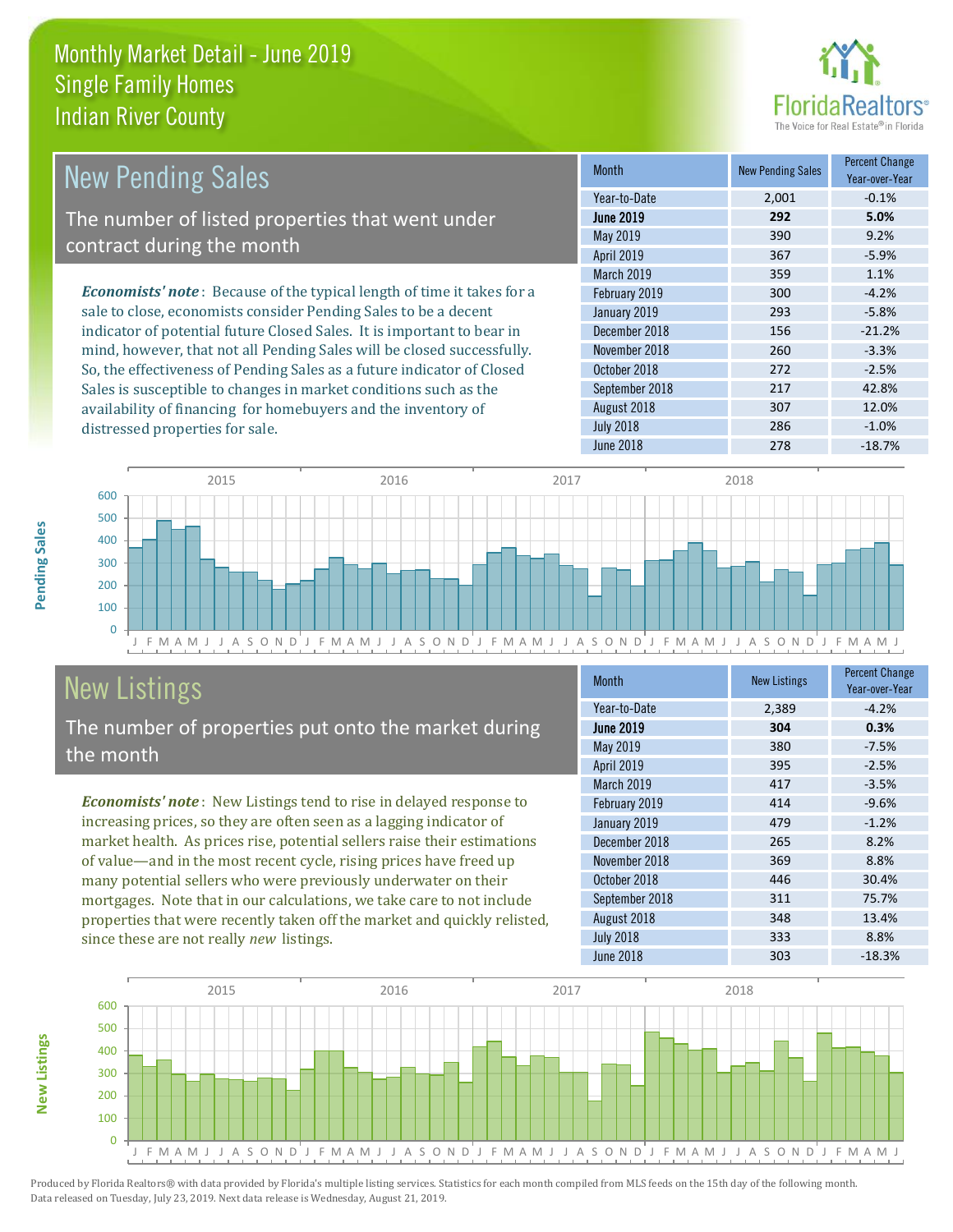

# Inventory (Active Listings)

The number of property listings active at the end of the month

*Economists' note* : There are a number of ways to define and calculate Inventory. Our method is to simply count the number of active listings on the last day of the month, and hold this number to compare with the same month the following year. Inventory rises when New Listings are outpacing the number of listings that go off-market (regardless of whether they actually sell). Likewise, it falls when New Listings aren't keeping up with the rate at which homes are going off-market.

| <b>Month</b>             | Inventory | <b>Percent Change</b><br>Year-over-Year |
|--------------------------|-----------|-----------------------------------------|
| <b>YTD (Monthly Avg)</b> | 1,589     | 12.0%                                   |
| <b>June 2019</b>         | 1,391     | 6.4%                                    |
| May 2019                 | 1,501     | 2.3%                                    |
| April 2019               | 1,589     | 12.3%                                   |
| <b>March 2019</b>        | 1,639     | 13.7%                                   |
| February 2019            | 1,755     | 17.6%                                   |
| January 2019             | 1,660     | 19.2%                                   |
| December 2018            | 1,496     | 27.2%                                   |
| November 2018            | 1,484     | 22.4%                                   |
| October 2018             | 1,490     | 22.7%                                   |
| September 2018           | 1,332     | 16.0%                                   |
| August 2018              | 1,330     | 14.1%                                   |
| <b>July 2018</b>         | 1,290     | 3.4%                                    |
| June 2018                | 1,307     | 2.0%                                    |



# Months Supply of Inventory

An estimate of the number of months it will take to deplete the current Inventory given recent sales rates

*Economists' note* : MSI is a useful indicator of market conditions. The benchmark for a balanced market (favoring neither buyer nor seller) is 5.5 months of inventory. Anything higher is traditionally a buyers' market, and anything lower is a sellers' market. There is no single accepted way of calculating MSI. A common method is to divide current Inventory by the most recent month's Closed Sales count, but this count is a usually poor predictor of future Closed Sales due to seasonal cycles. To eliminate seasonal effects, we use the 12-month average of monthly Closed Sales instead.

| <b>Month</b>             | <b>Months Supply</b> | <b>Percent Change</b><br>Year-over-Year |
|--------------------------|----------------------|-----------------------------------------|
| <b>YTD (Monthly Avg)</b> | 6.1                  | 13.0%                                   |
| <b>June 2019</b>         | 5.3                  | 8.2%                                    |
| May 2019                 | 5.7                  | 1.8%                                    |
| April 2019               | 6.0                  | 11.1%                                   |
| March 2019               | 6.3                  | 14.5%                                   |
| February 2019            | 6.7                  | 17.5%                                   |
| January 2019             | 6.3                  | 16.7%                                   |
| December 2018            | 5.6                  | 24.4%                                   |
| November 2018            | 5.6                  | 16.7%                                   |
| October 2018             | 5.6                  | 16.7%                                   |
| September 2018           | 5.0                  | 11.1%                                   |
| August 2018              | 5.0                  | 11.1%                                   |
| <b>July 2018</b>         | 4.9                  | 2.1%                                    |
| June 2018                | 4.9                  | $-2.0%$                                 |

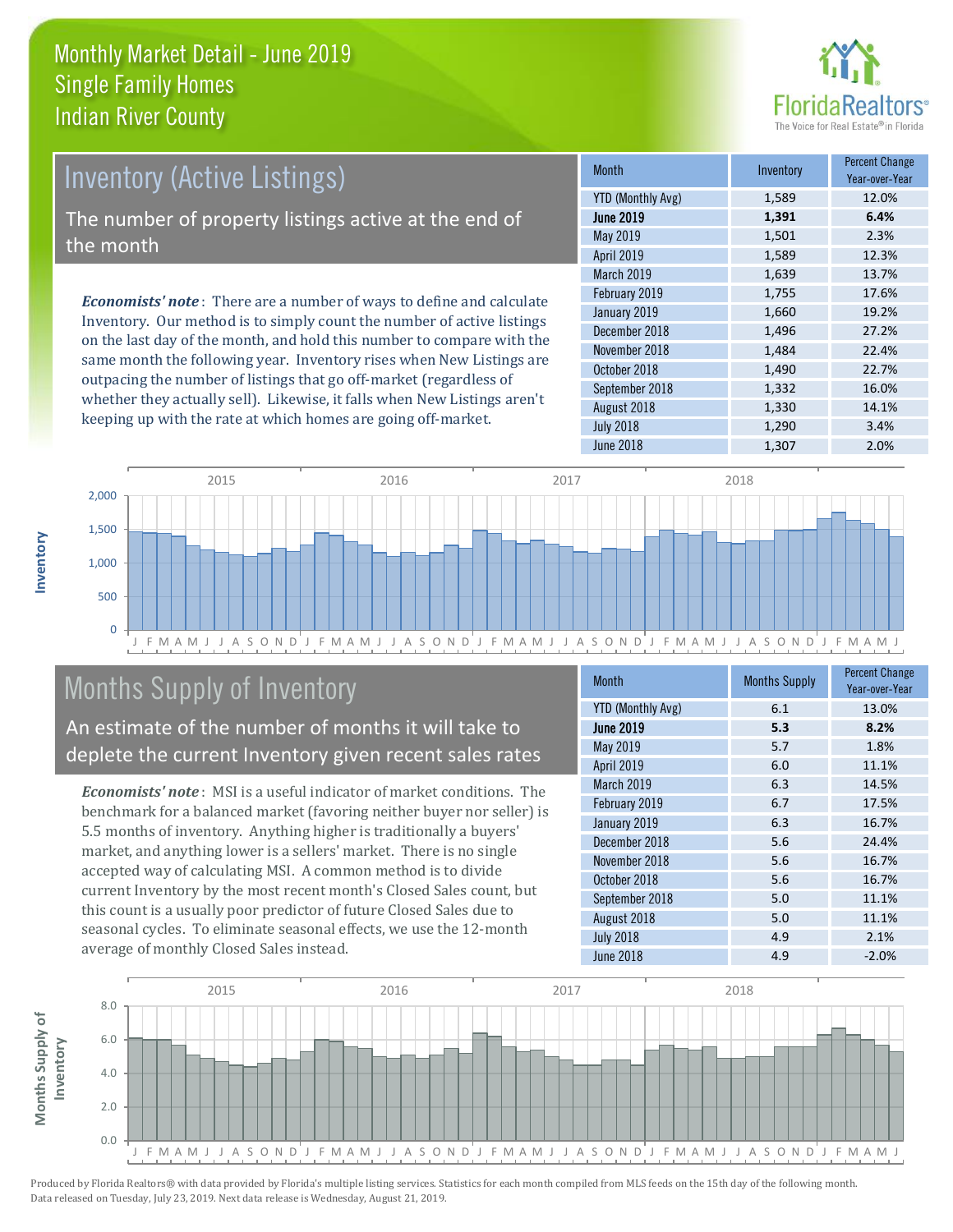than changes from one month to the next.



### *Economists' note:* Closed Sales are one of the simplest—yet most important—indicators for the residential real estate market. When comparing Closed Sales across markets of different sizes, we recommend comparing the percent changes in sales rather than the number of sales. Closed Sales (and many other market metrics) are affected by seasonal cycles, so actual trends are more accurately represented by year-over-year changes (i.e. comparing a month's sales to the amount of sales in the same month in the previous year), rather  $$250,000 - $299,999$  36 -32.1% \$300,000 - \$399,999 54 22.7% \$400,000 - \$599,999 27 -30.8% \$600,000 - \$999,999 19 0.0% \$150,000 - \$199,999 54 -30.8% \$200,000 - \$249,999 65 27.5% \$100,000 - \$149,999 26 -23.5% Sale Price Closed Sales Percent Change Year-over-Year Less than \$50,000 0 0 -100.0%  $$50,000 - $99,999$  2 -71.4% Closed Sales by Sale Price The number of sales transactions which closed during the month



## Median Time to Contract by Sale Price The median number of days between the listing date and contract date for all Closed Sales during the month

*Economists' note* : Like Time to Sale, Time to Contract is a measure of the length of the home selling process calculated for sales which closed during the month. The difference is that Time to Contract measures the number of days between the initial listing of a property and the signing of the contract which eventually led to the closing of the sale. When the gap between Median Time to Contract and Median Time to Sale grows, it is usually a sign of longer closing times and/or declining numbers of cash sales.

| Sale Price            | <b>Median Time to</b><br>Contract | <b>Percent Change</b><br>Year-over-Year |
|-----------------------|-----------------------------------|-----------------------------------------|
| Less than \$50,000    | (No Sales)                        | N/A                                     |
| $$50,000 - $99,999$   | 4 Days                            | $-92.0%$                                |
| $$100,000 - $149,999$ | 22 Days                           | $-43.6%$                                |
| $$150,000 - $199,999$ | 34 Days                           | 36.0%                                   |
| \$200,000 - \$249,999 | 39 Days                           | 11.4%                                   |
| \$250,000 - \$299,999 | 43 Days                           | $-32.8%$                                |
| \$300,000 - \$399,999 | 74 Days                           | $-16.9%$                                |
| \$400,000 - \$599,999 | 126 Days                          | 65.8%                                   |
| \$600,000 - \$999,999 | 102 Days                          | 24.4%                                   |
| \$1,000,000 or more   | 131 Days                          | -60.9%                                  |

\$1,000,000 or more 13 13 -18.8%



**Closed Sales**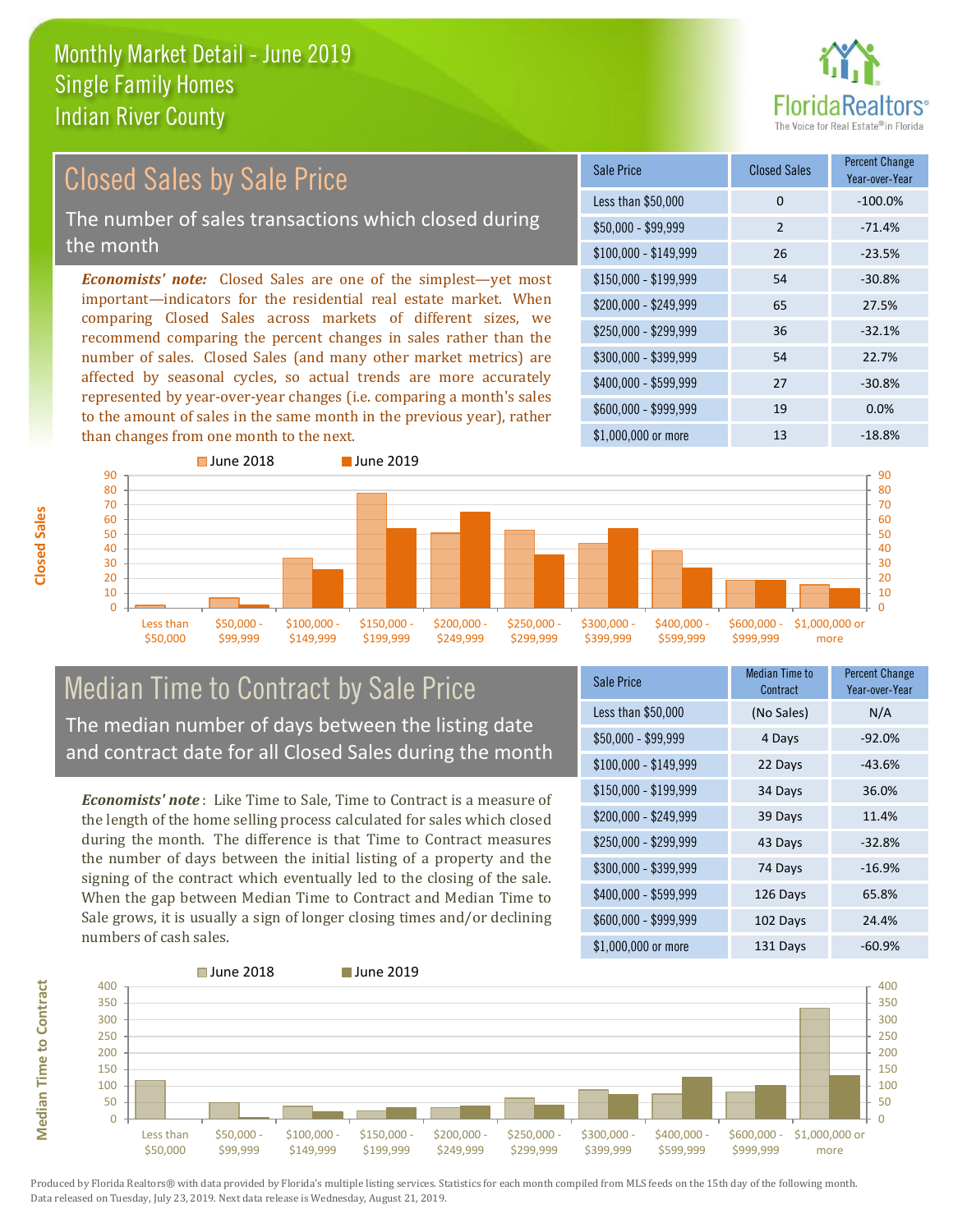

# New Listings by Initial Listing Price The number of properties put onto the market during

the month

*Economists' note:* New Listings tend to rise in delayed response to increasing prices, so they are often seen as a lagging indicator of market health. As prices rise, potential sellers raise their estimations of value—and in the most recent cycle, rising prices have freed up many potential sellers who were previously underwater on their mortgages. Note that in our calculations, we take care to not include properties that were recently taken off the market and quickly relisted, since these are not really *new* listings.

| <b>Initial Listing Price</b> | <b>New Listings</b> | <b>Percent Change</b><br>Year-over-Year |
|------------------------------|---------------------|-----------------------------------------|
| Less than \$50,000           | 0                   | N/A                                     |
| $$50,000 - $99,999$          | 5                   | $-16.7%$                                |
| $$100,000 - $149,999$        | 13                  | $-51.9%$                                |
| $$150,000 - $199,999$        | 64                  | 0.0%                                    |
| \$200,000 - \$249,999        | 55                  | 12.2%                                   |
| \$250,000 - \$299,999        | 51                  | 21.4%                                   |
| \$300,000 - \$399,999        | 49                  | 0.0%                                    |
| \$400,000 - \$599,999        | 28                  | 0.0%                                    |
| \$600,000 - \$999,999        | 22                  | 10.0%                                   |
| $$1,000,000$ or more         | 17                  | $-5.6%$                                 |



### Inventory by Current Listing Price The number of property listings active at the end of the month

*Economists' note* : There are a number of ways to define and calculate Inventory. Our method is to simply count the number of active listings on the last day of the month, and hold this number to compare with the same month the following year. Inventory rises when New Listings are outpacing the number of listings that go off-market (regardless of whether they actually sell). Likewise, it falls when New Listings aren't keeping up with the rate at which homes are going off-market.

| <b>Current Listing Price</b> | Inventory | <b>Percent Change</b><br>Year-over-Year |
|------------------------------|-----------|-----------------------------------------|
| Less than \$50,000           | 0         | $-100.0%$                               |
| $$50,000 - $99,999$          | 6         | $-62.5%$                                |
| $$100,000 - $149,999$        | 38        | $-30.9%$                                |
| $$150,000 - $199,999$        | 161       | 30.9%                                   |
| \$200,000 - \$249,999        | 192       | 14.3%                                   |
| \$250,000 - \$299,999        | 165       | $-4.1%$                                 |
| \$300,000 - \$399,999        | 222       | 18.1%                                   |
| \$400,000 - \$599,999        | 204       | 2.0%                                    |
| \$600,000 - \$999,999        | 165       | $-3.5%$                                 |
| \$1,000,000 or more          | 238       | 11.7%                                   |



Produced by Florida Realtors® with data provided by Florida's multiple listing services. Statistics for each month compiled from MLS feeds on the 15th day of the following month. Data released on Tuesday, July 23, 2019. Next data release is Wednesday, August 21, 2019.

**Inventory**